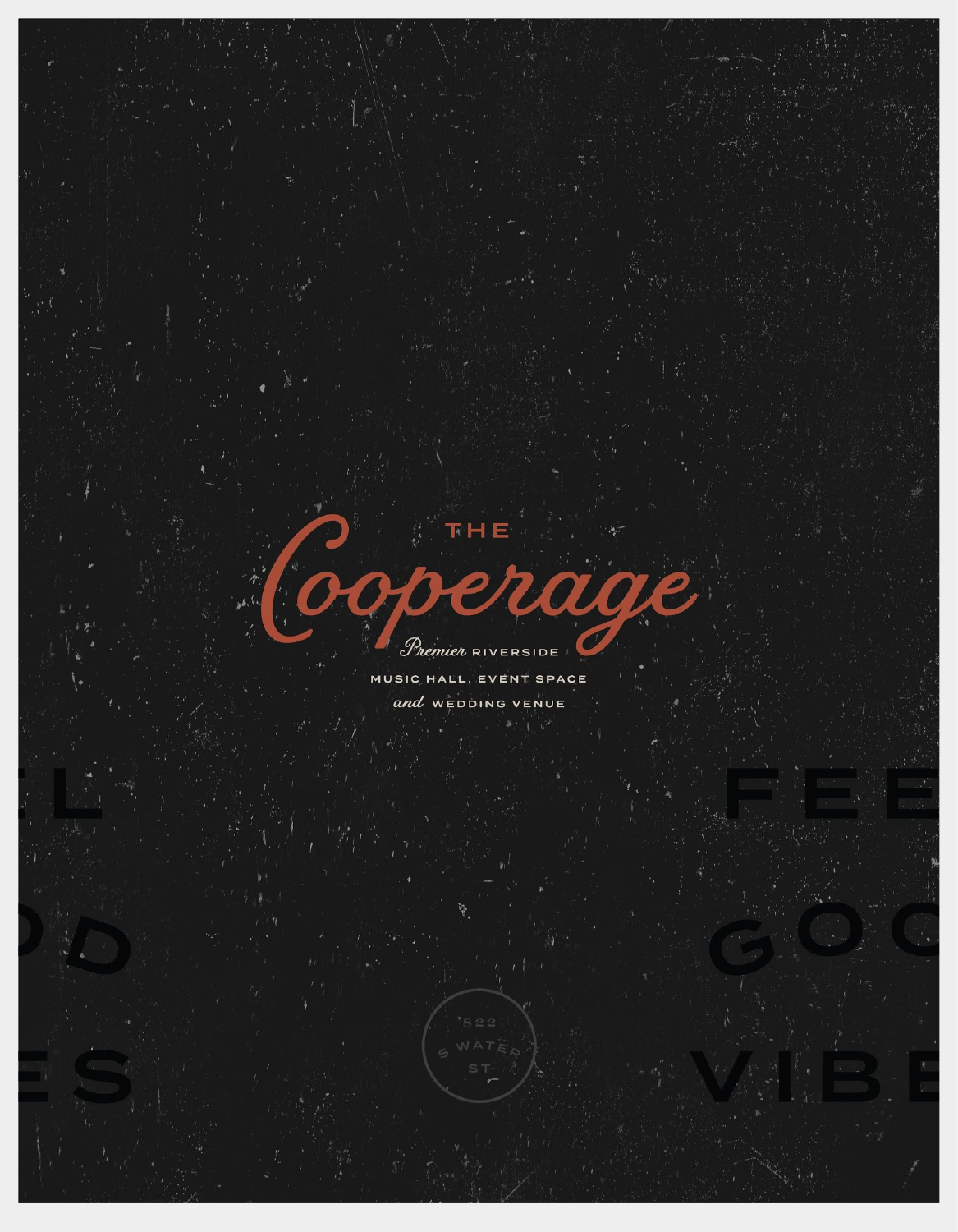Cooperage

### **RENTAL FEES**

#### **May - October**

Monday-Wednesday: \$1,500 Thursday: \$2,500 Friday: \$4,000 Saturday: \$5,000 Sunday: \$3,500

**November - April** Monday-Thursday: \$1,500 Friday and Sunday: \$3,000 Saturday: \$4,000

#### **INCLUDES:**

Use of indoor and outdoor areas 250+ white padded chairs 20+ 8 person round tables White or black linens for up to 150 people; \$20 per each additional table (additional colors available for extra fee) Facility cleaning fee

#### **ADDITIONAL COSTS (When needed):**

- Room flip: \$500 change the indoor space from ceremony seating to reception seating.
- Sound Tech for DJ: \$100
- Sound Tech for Band: \$500
- White Tent Rental (30'x50'): minimum \$2,500 (depends on needs)

#### **DEPOSIT**

To secure the date, we require a non-refundable \$2,500 deposit that will be applied to the final bill.

#### **BEVERAGES**

All drink service must go through The Cooperage (Owl Club, LLC). We offer custom drink packages at a variety of levels. Bar minimum of \$4,500.

#### **CATERING**

All food, with the exception of dessert, must go through The Cooperage. We specialize in buffet and family-style dinner service with one of a kind options. Food minimum of \$4,500.

#### **PARKING**

The 80-car public, shared parking lot is available for you and your guests on a first come, first serve basis. Street parking also available. Rent the entire lot for a non-negotiable \$5,000; paid in advance.

#### **CAPACITY**

The combination of all areas within The Cooperage has a capacity of 400+. Inside, we are able to seat 150-200 for dinner service.

| 20           | Tremier<br><b>RIVERSIDE</b> | 18    |
|--------------|-----------------------------|-------|
|              |                             |       |
| <b>MUSIC</b> | WEDDING                     | EVENT |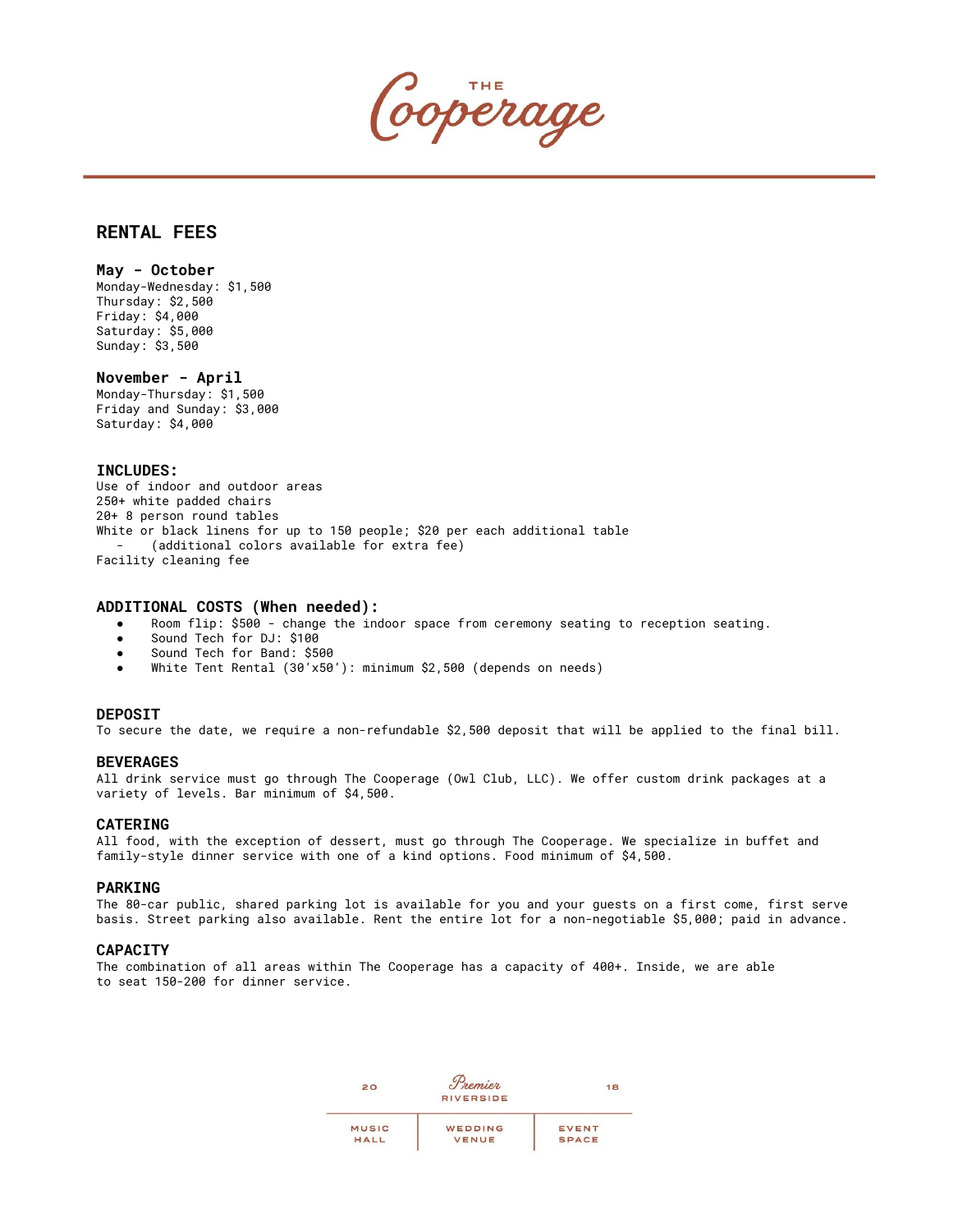coperage

### **BAR PACKAGES**

All packages are customizable and specialty cocktails can be added to your event.

- $-$  Bar minimum =  $$4,500$
- All packages are charged per hour, per guest
- All packages exclude shots (shots can be included for an additional fee).
- Champagne toast can be added for \$3 per person.
- Coffee Cart = \$350 per 100 people (provided after dinner with dessert).
- Requests for specific beer in kegs can be handled for \$100 service fee.
- There is a staffing charge of \$100 per bartender. One bartender per 75 guests, 2 bartender minimum.
- An additional 20% Gratuity is added to all final costs.

#### **ALL-INCLUSIVE**

\$18 first hour, \$12 each additional hour / \$66 per person five hour cost Includes all beer, wine, all mixed drinks, and a menu of four specialty cocktails for your guests to choose from.

#### **COCKTAIL PACKAGE**

\$15 first hour, \$10 each additional hour / \$55 per person five hour cost Includes all beer, wine, rail mixed drinks, and your choice of two specialty cocktails.

#### **MR. & MRS. PACKAGE**

\$12 first hour, \$8 each additional hour/ \$44 per person five hour cost Includes all beer, wine, and choice of two specialty cocktails.

#### **BEER AND WINE PACKAGE**

\$10 first hour, \$5 each additional hour / \$30 per person five hour cost Includes domestic beer, four local craft beers of choice from list, and house wine.

#### **Cash Bar**

Guests will purchase drinks as they like. Bride and Groom pay the difference if the minimum bar is not hit.

| 20           | Tremier<br><b>RIVERSIDE</b> | 18    |
|--------------|-----------------------------|-------|
| <b>MUSIC</b> | WEDDING                     | EVENT |
| HALL         | VENUE                       |       |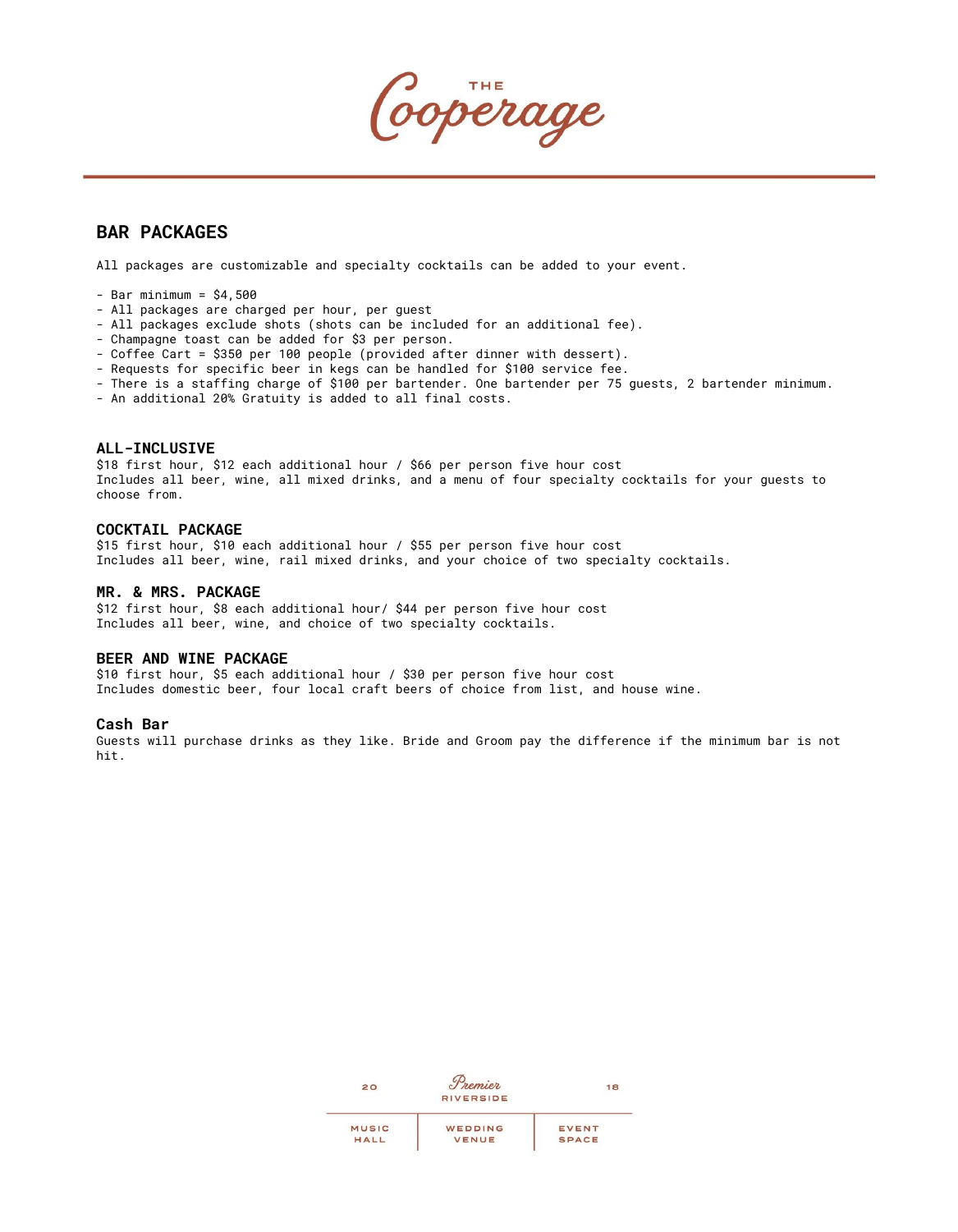perage

#### **SPECIALTY COCKTAILS**

- **Old Fashioned**: Old Forester Bourbon or Korbel Brandy, simple syrup, bitters, topped with choice of soda. Garnished with orange and Amerena cherry.
- **Manhattan**: Rye whiskey, sweet vermouth, Angostura bitters. Stirred, on the rocks or up. Garnished with Amerena cherries.
- Gin Bramble: Ford's gin, Framboise Raspberry liqueur, lemon juice, simple syrup, topped with club soda. Garnished with lemon and blackberry.
- **Tom Collins**: Choice of gin or vodka, lemon juice, simple syrup, topped with club soda. Garnished with lemon and rosemary.
- **House Margarita**: Agavales Blanco, fresh lime juice, triple sec, simple syrup, splash of club soda, garnished with a lime.
- **Moscow Mule**: Tito's Vodka, lime juice, simple syrup, topped with ginger beer, garnished with a lime.
- Kir Royale: Splash of Creme de Cassis, Cava, and an Amerena cherry.

#### - - - - - - - - - - - -

#### **BEER**

- On tap a rotating menu of four local craft beers.
- Domestic Bud Light, Miller Lite, Miller High Life, Modelo, Montucky Cold Snack, Pabst Blue Ribbon, Old Style.
- Selection of local craft and imported beer.

#### - - - - - - - - - - - -

#### **WINE**

- The Seeker: Pinot Noir, Malbec, Cabernet Sauvignon, Red Blend Chardonnay, Pinot Grigio, Sauvignon Blanc, Riesling
- Underwood Rose
- Korbel Brut Sparkling Wine

#### **LIQUOR**

#### **Rail Liquor**

McCormick's Vodka McCormick's Gin McCormick's Rum Old Thompson Whiskey Agavales Tequila Old Overholt Rye Whiksey

#### **Call Liquor** List Coming soon.

**Top Shelf** List Coming soon.

- - - - - - - - - - - -

#### **SODA**

Coke, Diet Coke, Sprite, Squirt, Ginger Beer, Club Soda, Tonic.

- - - - - - - - - - - -

#### **JUICE**

Cranberry, Grapefruit, Orange, Pineapple.

| 20           | Tremier<br><b>RIVERSIDE</b> | 18           |
|--------------|-----------------------------|--------------|
| <b>MUSIC</b> | WEDDING                     | EVENT        |
| HALL         | VENUE                       | <b>SPACE</b> |
|              |                             |              |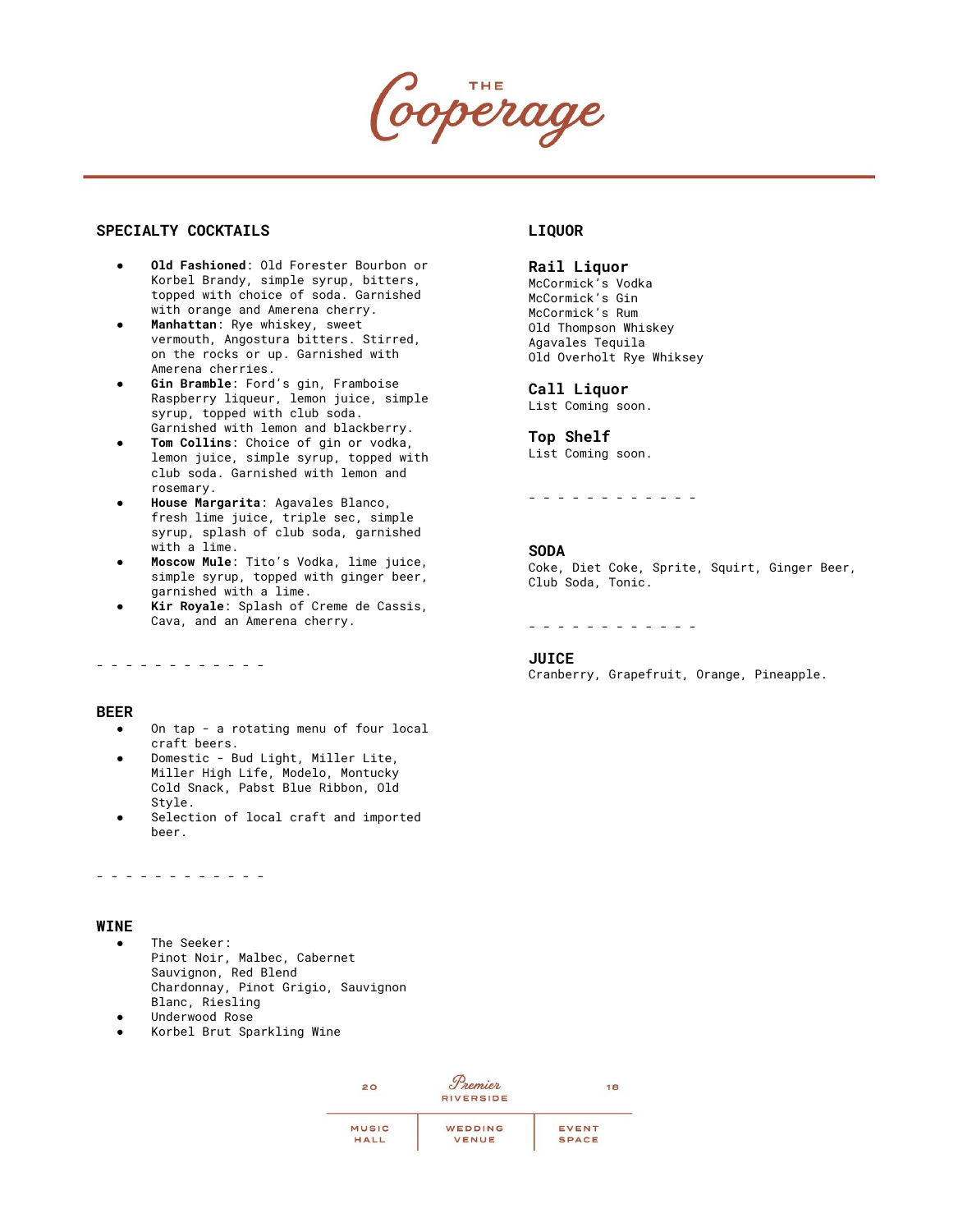Cooperage

# **The Cooperage Catering**

**We specialize in family-style and buffet dinner options. Buffet dinner only available for 150 guests. Chef Mitch on-site: \$500**

# **Appetizers:**

**Moto Waterfall: \$9 per person** - beautifully displayed spread of mixed charcuterie, cheeses, crackers, breads, nuts, berries, dips, pickles, etc.

**Buffet Options: \$24/dozen**

- **BBQ Blue Balls** meatballs tossed in spicy BBQ sauce, topped with blue cheese crumbles, scallions, and Moto dust (these are delicious and a big hit).
- **Crunchy Fried Tofu (VE)** deep fried tofu tossed in house made sweet chili sauce. Speared and topped with scallions and Moto dust.
- Pretzel Balls (V)- baked pretzel balls, drizzled with homemade queso, cotija cheese, and Moto dust
- Mitchy Wings chicken wings, tossed in sweet secret house made sauce, topped with feta and Moto dust.
- Dilly Wings dill brine and fried chicken wings topped with dill aioli and fresh dill. It's really dilly.
- **Coop'd Eggs (V)** soy glazed deviled egg, mustard, ginger, pickled vegetable, crispy onion.
- House Made Chips & Bruschetta (V, can be made VE)- (two options to choose from) 1. Raw - heirloom tomato (when in season), asiago cheese, basil, balsamic. 2. Roasted - roasted root vegetables (sweet potato, beet, carrot, onion), goat cheese, arugula.
- WI Whitefish Crudo (add \$6 per dozen) raw Wisconsin Whitefish marinated in rice wine & honey vinaigrette, topped with pickled peppers, scallions, and aioli served on house-made tortilla chips.
- WI Whitefish Cake (add \$6 per dozen) Think crab cake but with Wisconsin Whitefish topped with gribiche (house-made tartar sauce) and roasted red pepper.
- Ahi Tuna Tostada (add \$6 per dozen) Lightly seared Ahi tuna, with Wasabi aioli, seaweed, sesame, radish on a mini tostada.
- Mini Corn Dog deep-fried corn dogs or brats, served with Fancy sauce (1,000 Island sauce but better). *Can be made vegan.*

| 20           | Tremier<br><b>RIVERSIDE</b> | 18           |
|--------------|-----------------------------|--------------|
| <b>MUSIC</b> | WEDDING                     | <b>EVENT</b> |
| HALL         | VENUE                       | <b>SPACE</b> |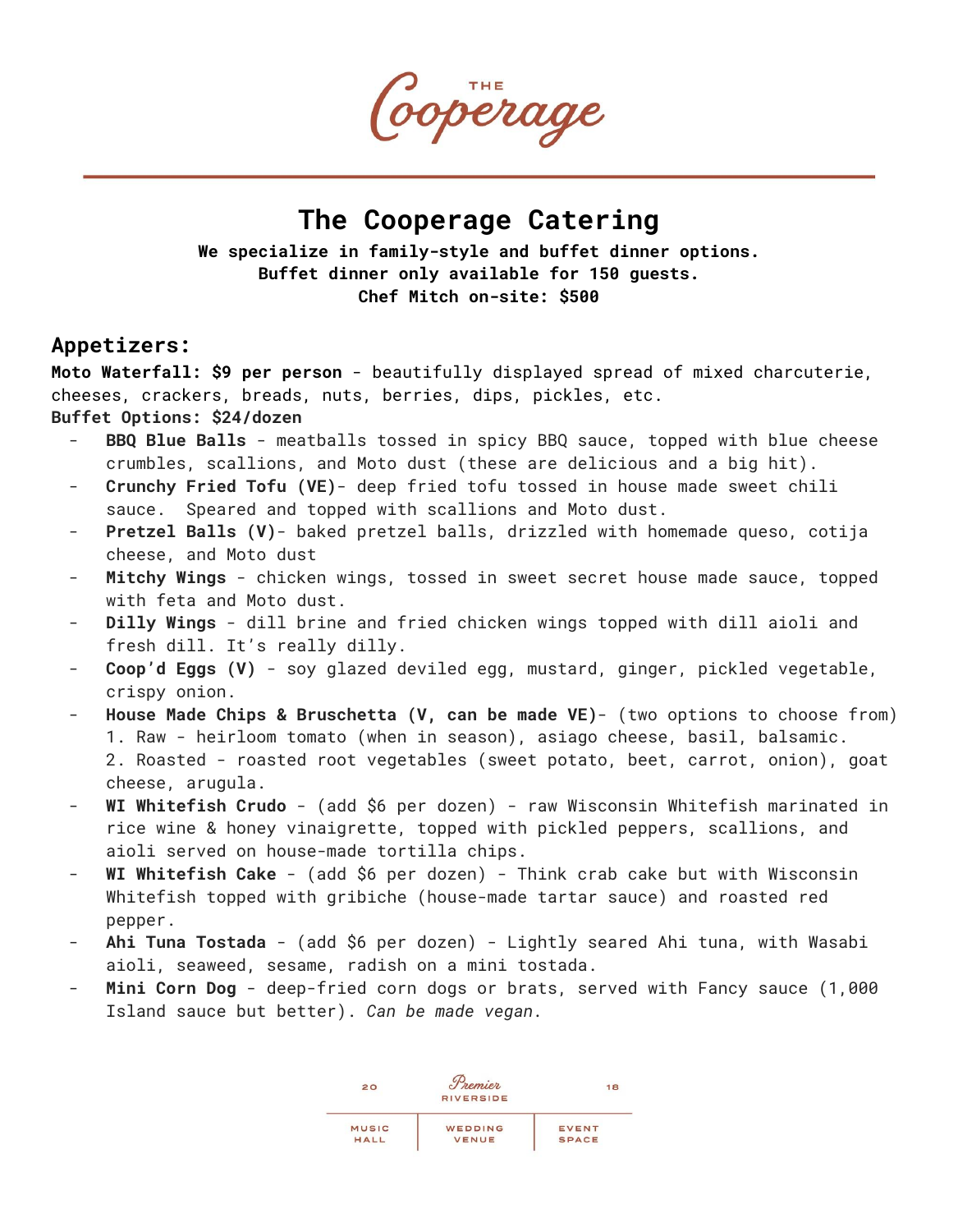Cooperage

# **Appetizers Continued…**

- **Corn Fritters (V)** deep fried corn fritters with Kewpi mayo and soy glaze.
- **Super Sticky Ribs** glazed and drilled BBQ ribs, topped with scallions and mixed seeds.
- **Assorted Skewers: \$2 per meat skewer, \$3 per shrimp skewer -** grilled chicken thigh topped with scallions and pickled peppers, marinated grilled flank steak topped with red onions, cilantro, and sesame seeds, sauteed shrimp topped with pickled carrot, chives, and crispy onion.
- **Seared Scallop Crostini** (add \$12 per dozen) chorizo aioli, seared scallop, chimichurri.
- **Fancy Foie** (add \$48 per dozen) seared foie gras served on toast with house-made sweet pepper jam and pickled shallots.

*\*Appetizers can be made passed at \$2 per person per 100 guests.\* \*\*Additional vegetarian and vegan options can be discussed with Chef.\*\**

# **Dinner:**

**Build Your Own Taco Moto Buffet**: **\$12 per person** - guests have choice of Dr. Pepper braised pork, grilled chicken thigh, and roasted root veggie taco. All served on corn tortillas.

**Built for You Taco Moto Buffet: \$17 per person -** choice of Dr. Pepper braised pork, grilled chicken thigh, and roasted root veggie taco. All served on corn tortillas. Hand-made with love to order.

**Build Your Own Burger Moto Buffet: \$12 per person** - burger patty, chicken thigh, and veggie patty served on brioche bun, with assorted fixings: ketchup, mustard, aioli, pickles, lettuce, tomato, onion.

**Built for You Burger Moto Buffet: \$17 per person -** - burger patty, chicken thigh, and veggie patty served on brioche bun, with assorted fixings: ketchup, mustard, aioli, pickles, lettuce, tomato, onion. Hand-made with love to order.

**Moto Sides: \$8 per person** - Moto beans and rice, Corn Cup salad, mixed green salad, chips with salsa, guacamole, and mild, medium, and hot sauces. Add queso for additional \$1 per person.

| 20           | Tremier<br><b>RIVERSIDE</b> | 18           |
|--------------|-----------------------------|--------------|
| <b>MUSIC</b> | WEDDING                     | <b>EVENT</b> |
| HALL         | VENUE                       | <b>SPACE</b> |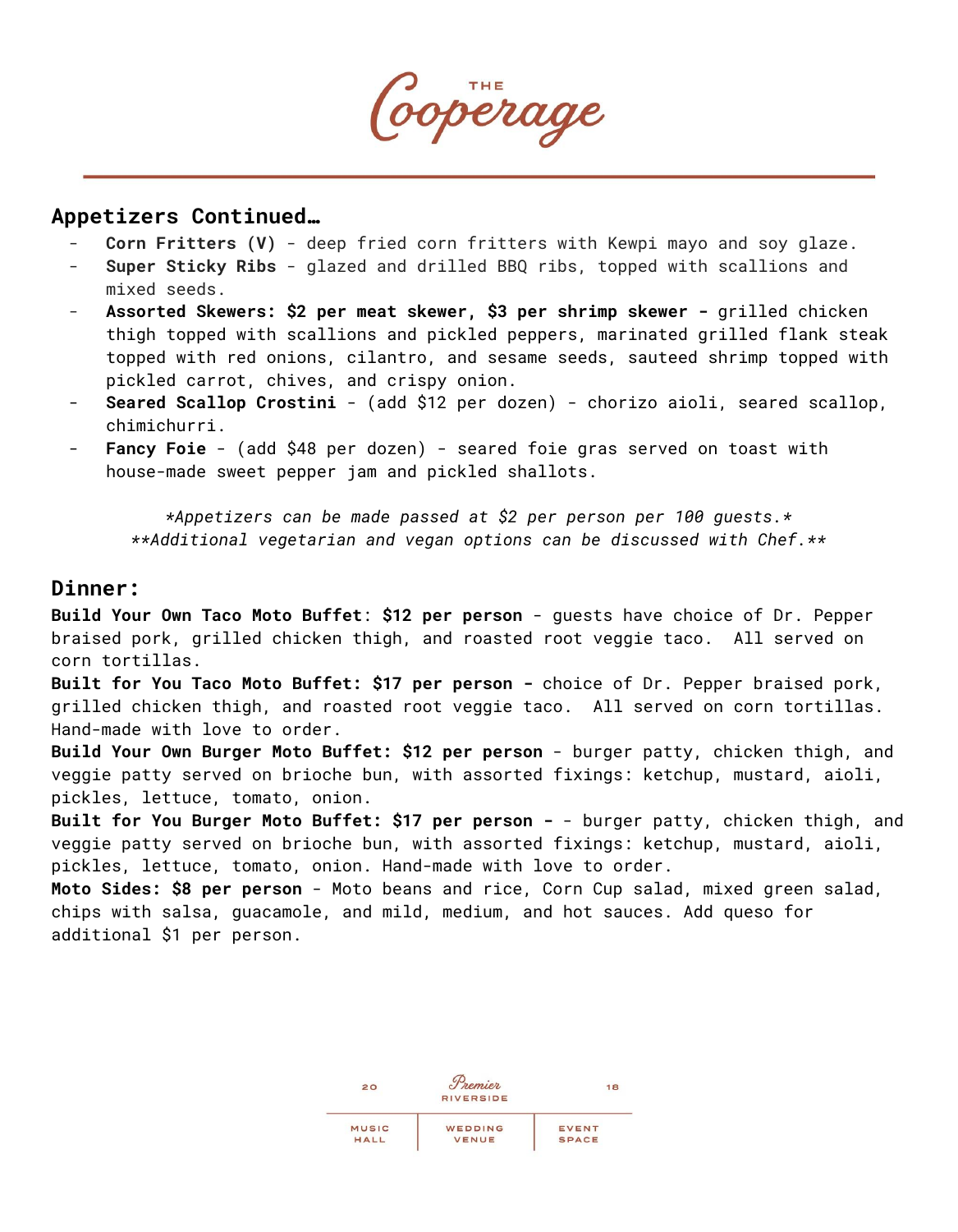Cooperage

# **Dinner Continued…**

**Assorted Skewers: \$2 per meat skewer, \$3 per shrimp skewer -** grilled chicken thigh topped with scallions and pickled peppers, marinated grilled flank steak topped with red onions, cilantro, and sesame seeds, sauteed shrimp topped with pickled carrot, chives, and crispy onion.

**Friday Night Fish Fish Fry - \$33 per person** - (Family Style or Buffet) - choose two: cod, perch, walleye, whitefish, battered or corn crusted and fried to perfection. Served with roasted vegetables, smashed potatoes, coleslaw, corn salad, green salad. **Pig Roast Buffet - \$30 per person -** Whole roasted pig, slow cooked till just right by Coop chefs, served with Moto beans, braised mustard greens, sweet honey cornbread, coleslaw, and creamy potato salad.

**Backyard BBQ Buffet - \$30 per person -** Hamburgers, brats, hot dogs, ribs, chicken legs and thighs (choose 3), BBQ grilled, coleslaw, creamy potato salad, Moto Beans, house-made chips, green salad.

**Wisconsin Family Dinner - \$40 per person -** Prime rib, smoked chicken, fish, and roasted root vegetables: carrots, sweet potatoes, beets, onion. Served with green bean casserole, smashed fingerling medley potatoes, cucumber and tomato salad, baked macaroni and cheese. All your family favorites!

**Italian Family Dinner - \$28 per person** - spaghetti and meatballs, roasted vegetable and arugula, goat cheese pasta. Italian chop salad - lettuce, kalamata olives, pepperoncini, feta, tomato, crouton. Fried eggplant and mozzarella with roasted pepper. Baked tuscan-style chicken thigh. Garlic bread.

> *\*Additional vegan options available upon request\* \*\*All dinner options served buffet or family-style.\*\* \*\*\*Plated dinner upon request and additional cost.\*\*\**

| 20           | Tremier          | 18           |
|--------------|------------------|--------------|
|              | <b>RIVERSIDE</b> |              |
|              |                  |              |
| <b>MUSIC</b> | WEDDING          | <b>EVENT</b> |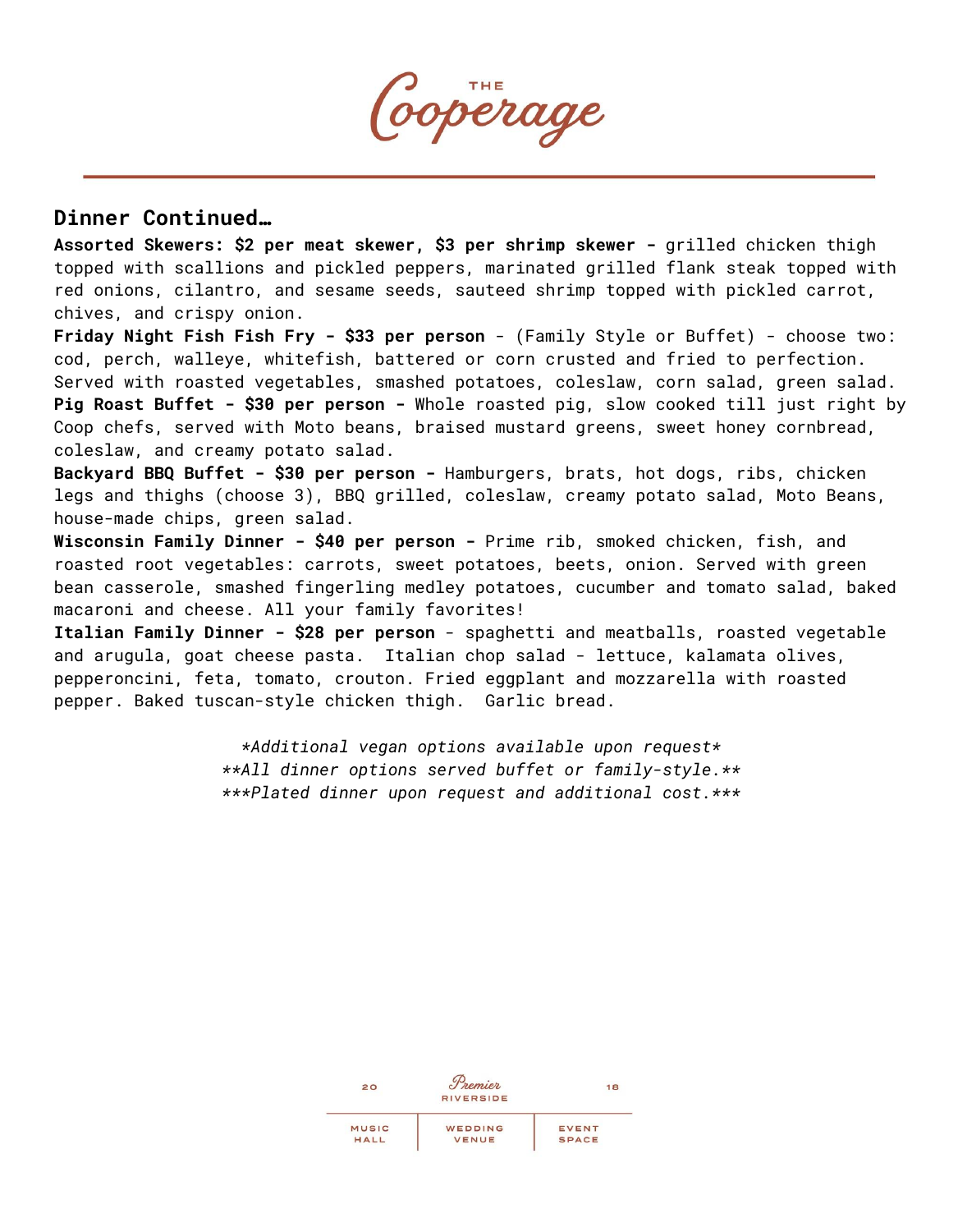Cooperage

# **Curate your Cooperage Dining Experience!**

# **Salads - Choose two - \$8 per person**

- **Green salad** mixed greens, honey vinaigrette, pickled onions, cucumber, radish, sun dried tomato.
- **Corn salad** grilled sweet corn, garlic aioli, arugula, cotija cheese, crunchy tortilla strips, radish, lime.
- Nani Chop Salad lettuce, kalamata olives, pepperoncini, feta, tomato, crouton. (V or VE)
- **Cucumber & Tomato Salad** chopped cucumber and tomato, honey vinaigrette, sunflower seeds, parsley, feta. (V or VE)
- **Iceberg Wedge Salad** peppercorn ranch, blue cheese, tomato, onion, bacon, crouton.
- Green Goddess Salad spinach, peas, broccoli, green goddess dressing, arugula, pumpkin seeds. (VE)

### **Sides - Choose two - \$9 per person**

- Smashed potatoes fingerling medley
- Roasted Root Vegetables -
- Moto Beans
- Moto Rice
- Braised Greens
- Green Bean Casserole
- Coleslaw
- Potato Salad
- Baked Mac n Cheese
- House made chips
- Eggplant

| 20           | remier<br><b>RIVERSIDE</b> | 18           |
|--------------|----------------------------|--------------|
| <b>MUSIC</b> | WEDDING                    |              |
|              |                            | <b>EVENT</b> |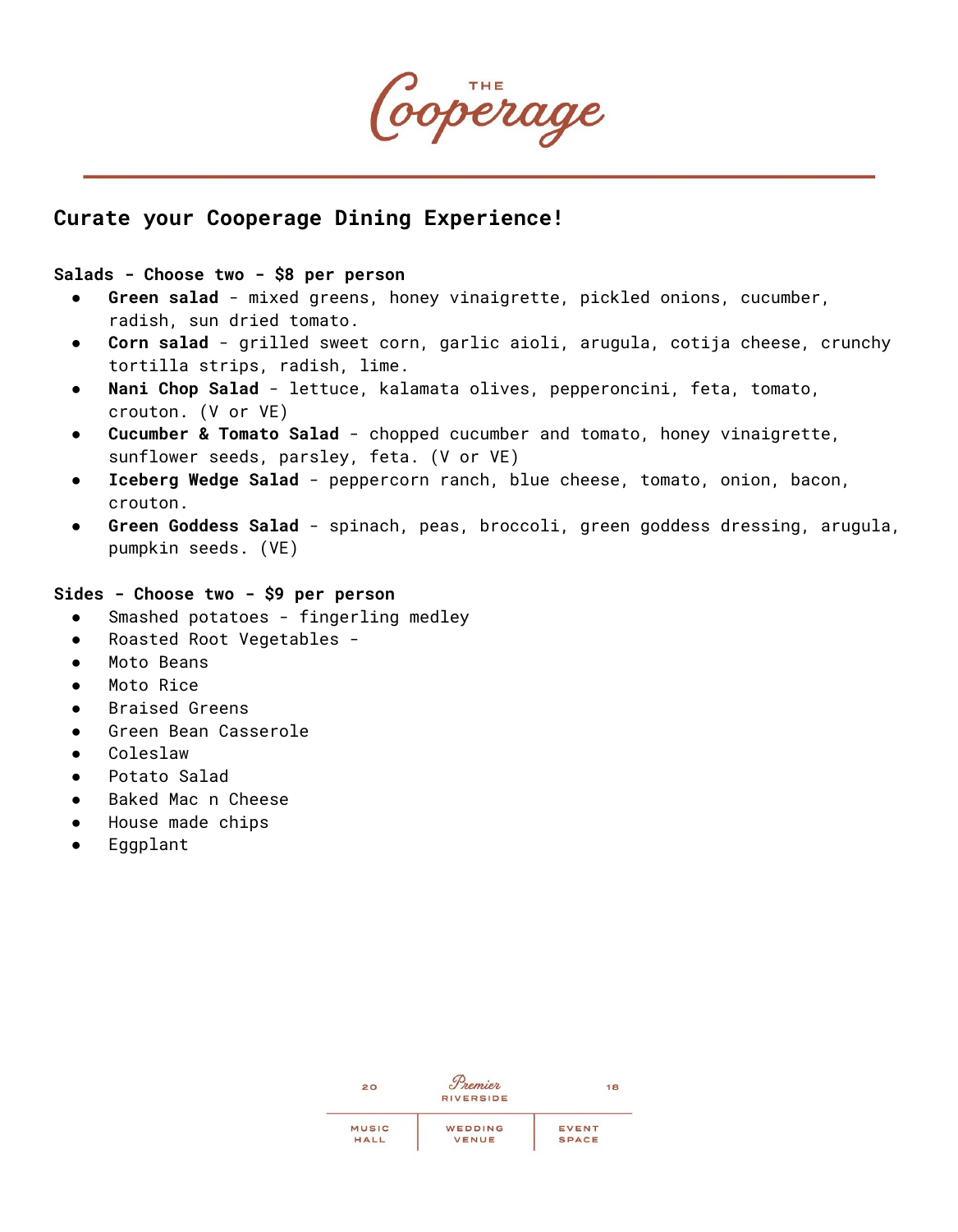

**Curate your Cooperage Dining Experience Continued…**

**Mains - Choose two options - \$20 per person Chicken Tuscan-style** - tomato, parsley, mozzarella. **Forest-style** - mixed mushroom, arugula, cream. **Safrito Chicken** - garlic, butter, carrot, parsley, tomato. **MKE - style** - charred brat and cheddar topped

**Fish - Add \$3 per person** *Salmon, Whitefish, Walleye, Local Char (Choose One)* **Tuscan style** - tomato, parsley, mozzarella. **Forest style** - mixed mushroom, arugula, cream. **Coop style** - Caper, tomato, basil **BBQ style** - grilled BBQ fish (DELICIOUS with Salmon) **Argentinean style** - avocado, chimichurri

**Beef - Add \$6 per person Braised Short Ribs** - braised in balsamic and Coca-cola. **Prime Rib** - slowly roasted prime rib, cut to order, served with au jus. **Flat Iron Steak** - marinated and grilled flat iron steak. Served with fresh herbs and dusty butter.

**Pork**

**Super Sticky Ribs** - glazed and drilled BBQ ribs, topped with scallions and mixed seeds. **Pork Tenderloin** - marinated in soy and balsamic, topped with dusty butter and fresh herbs.

### **Veggie**

**Roasted Vegetable Medley** - roasted , tossed with arugula and goat cheese, topped with sesame seeds.

**Fried Tofu** - in any sauce option from chicken **Roasted Vegetable Italian Pasta**

### *Add a third option for an additional \$10 per person*

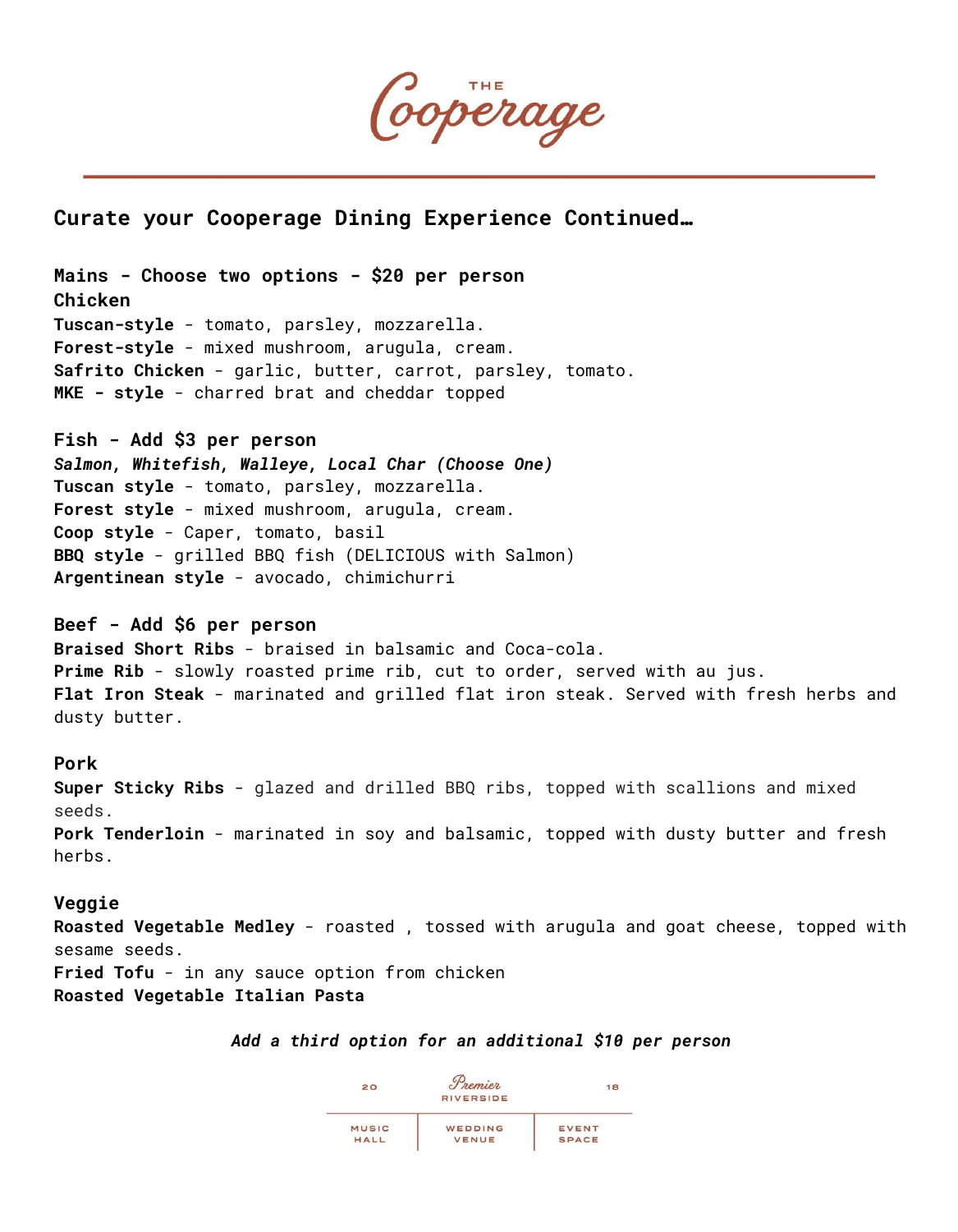Cooperage

# **Dessert:**

**Bring your own at an additional cost. Ask us about our preferred vendors! Dessert Waterfall** - \$7 per person unique assortment of cookies, cakes, donuts, candy.

# **Late Night Options:**

**Nacho Bar - \$9 per person** - tortilla chips, pulled chicken, ground beef chuck, grilled fajita vegetables, queso, salsa, scallions, black olives, cojita cheese, jalapenos, etc. **Sliders - \$10 per person** - beef, chicken, italian, veggie **Cold Sandwich bar - \$10 per person** - cold cut assortment - ham, turkey, salami, roast beef, grilled sweet potato, cheeses, lettuce, tomato, onion, mustard, mayo, **Chili Bar - \$8 per person** - meat chili, veggie chili, cheese, onion, sour cream, scallions, crackers, black olives, tomato **Fried Everything Bar - \$8 per person** - jalapeno poppers, mozzarella sticks, mushrooms, egg rolls, tofu, chicken wings, onion rings, french fries, and allllllll the dips. **Pizza Di Famiglia - \$10 per person** - We will order pizza through our favorite spot for you!

### **Menu Pricing**

Due to fluctuating market conditions, pricing is subject to change and is valid for 120 days from the time of the proposal. Menus are evaluated and adjusted once per calendar year. Should your pricing change, you will be notified in writing. With signed contract and deposit, Cooperage guarantees that your menu pricing will not increase more than 5% above listed pricing at the time you secure your event.

| 20           | Tremier<br><b>RIVERSIDE</b> | 18           |
|--------------|-----------------------------|--------------|
|              |                             |              |
| <b>MUSIC</b> | WEDDING                     | <b>EVENT</b> |